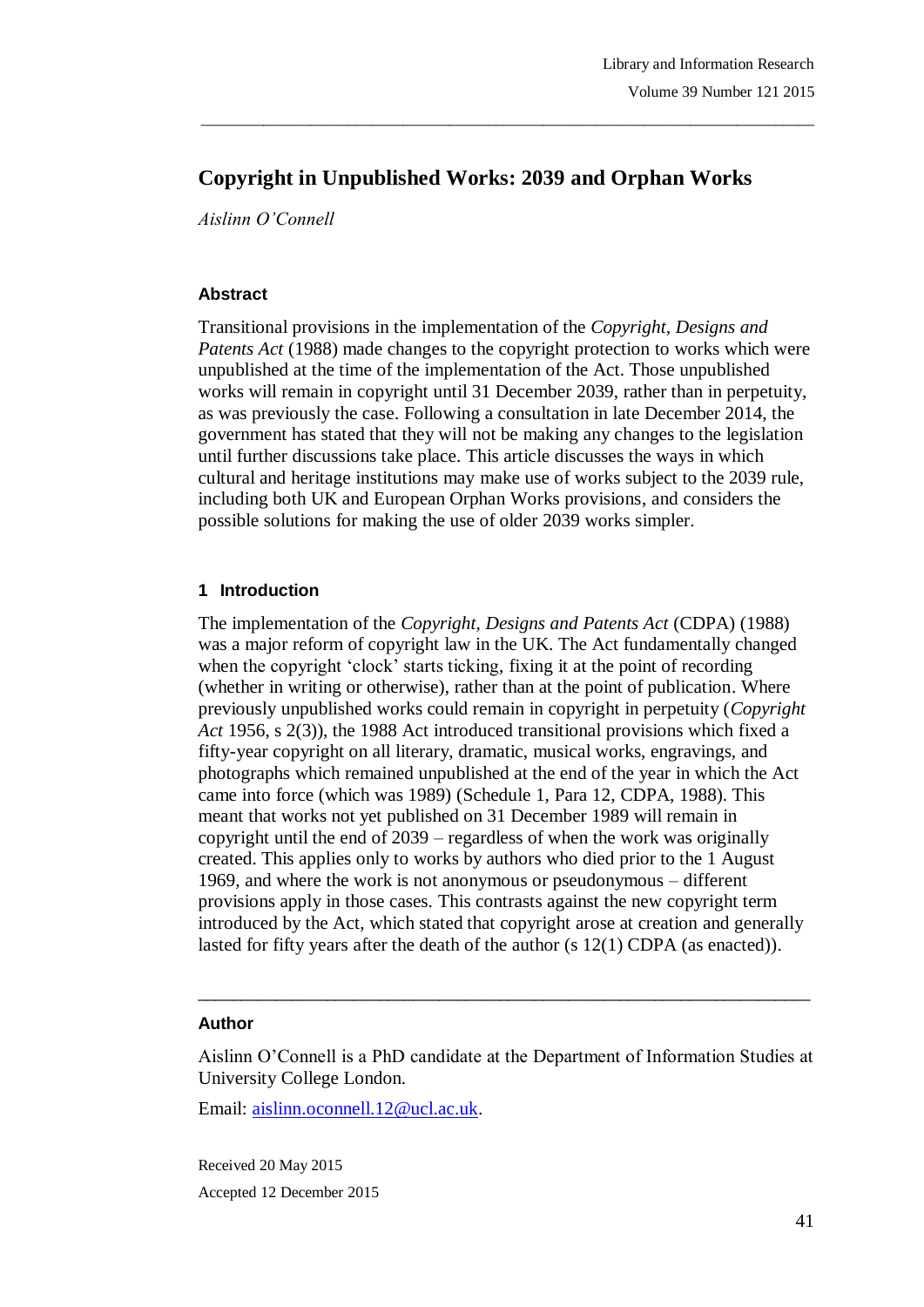The duration of copyright after the death of the author (post mortem auctoris (PMA)) was further extended in 1996 to 70 years (*Duration of Copyright and Rights in Performances Regulations* 1995, SI 3297).

\_\_\_\_\_\_\_\_\_\_\_\_\_\_\_\_\_\_\_\_\_\_\_\_\_\_\_\_\_\_\_\_\_\_\_\_\_\_\_\_\_\_\_\_\_\_\_\_\_\_\_\_\_\_\_\_\_\_\_\_\_\_\_\_\_\_\_\_\_\_\_\_\_\_\_\_\_\_\_

This fifty-year copyright term granted by the CDPA transitional provisions matches the term that would have been granted to any work that had been published at that point. This was to ensure that works which would have been in copyright had the Act not been introduced would not be left without copyright protection terms by virtue of the change in copyright regime.

However, this has led to a huge number of old works failing to fall into the public domain. The Imperial War Museum estimates that almost all of their 1.75 million works are unpublished, with a substantial proportion of those falling under the 2039 rule (IPO, 2015a, 2). The term of protection for 2039 works, regardless of whether they were 26 or 206 years old in 1989, remains the same, with 24 years still to run until the expiration of the 2039 provisions.

In addition to the fact that these works are protected by copyright despite their age, the fact that they are so old often means that the knowledge of their copyright holders has been lost, making them both 2039 works and orphan works – works for which the copyright holder cannot be found. Given that the chain of ownership may have passed down over hundreds of years, tracing it could be nigh on impossible. This article considers the developments for 2039 works from late 2014 to early 2015, and considers the possible avenues for using those works in the future.

This is not to say, of course, that the problem of 2039 and orphan works is a new or even a recent one. In fact, there has been much discussion of orphan works in the years preceding 2013. Several submissions by heritage institutions to the 2011 Hargreaves consultation on intellectual property mentioned the issues of 2039 and orphan works (Libraries and Archives Copyright Alliance, 2011; National Library of Scotland, 2011; National Library of Wales, 2011; The National Archives, 2011) and the Jisc report, *In From The Cold,* pointed to the long copyright term as an inevitable cause of works becoming orphans – rights holders are nigh on impossible to trace over such long periods of time (Jisc, 2009, 9).

# **2 Government Actions**

In 2013, Parliament implemented the *Enterprise and Regulatory Reform Act* which, among other things, approved powers to remove some of the complex transitional provisions for 2039 works (ERR Act, 2013). These powers would then have to be implemented via secondary legislation, in the form of Regulations (s 76 ERR Act, 2013). In late 2014, the Government opened a consultation on the possible ramifications of using those powers, specifically s 76 of the ERR Act. The consultation was open for six weeks, from 31 October to 13 December of 2014, and received 43 responses. The majority of these responses were from cultural and heritage institutions (CHIs) citing the difficulty of rights clearances for works subject to the CDPA transitional provisions. In 2014, the centenary of the beginning of World War I, CILIP, the Chartered Institute of Library and Information Professionals, launched a campaign to "free our history", stating that diaries and other personal materials, because they were unpublished at the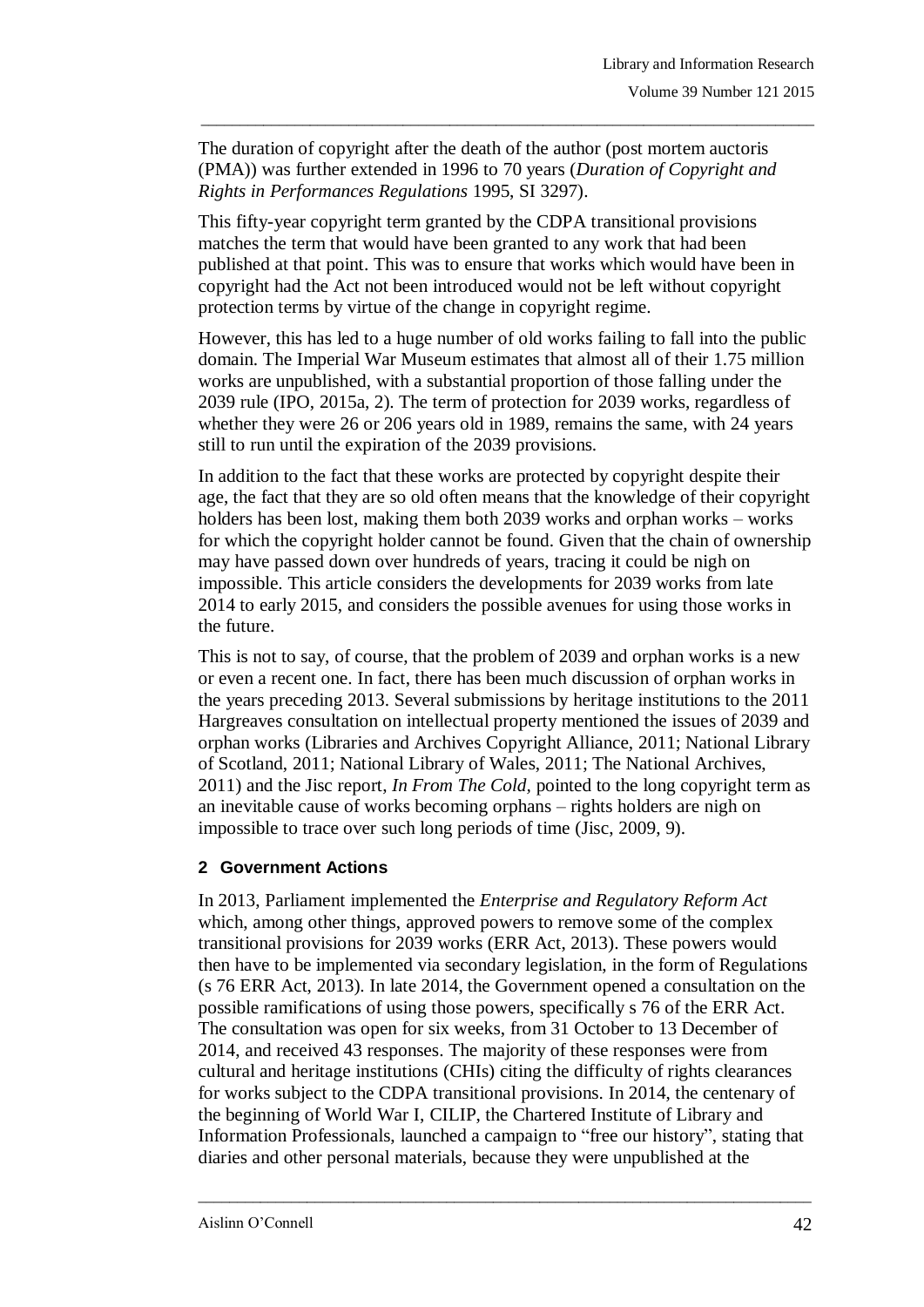transition date, remain copyrighted despite it being in some cases more than a hundred years since the death of the author (CILIP, 2015) and they were thus unable to display those works. The campaign was backed by multiple museums and libraries, including Collections Trust; Imperial War Museums; International Association of Music Libraries, Archives and Documentation Centres (UK and Ireland); Libraries and Archives Copyright Alliance; National Library of Scotland; Scottish Council on Archives; UCL Library and the University of Leeds (CILIP, 2015). The transitional provisions of the CDPA require lengthy rights clearance processes, involving finding out the author, their date of death, the publication status of the work, and the current copyright holder which, according to a 2010 study for the European Commission, can often be more time consuming and expensive than the digitisation process itself (Vuopola, 2010, 12-14). For those institutions which may hold large numbers of works which need rights clearances (the Imperial War Museum, for example, holds 1.75 million such items (CILIP, 2015)) this can be burdensome.

\_\_\_\_\_\_\_\_\_\_\_\_\_\_\_\_\_\_\_\_\_\_\_\_\_\_\_\_\_\_\_\_\_\_\_\_\_\_\_\_\_\_\_\_\_\_\_\_\_\_\_\_\_\_\_\_\_\_\_\_\_\_\_\_\_\_\_\_\_\_\_\_\_\_\_\_\_\_\_

In a tangentially-related development, in 2014 two sets of Regulations were implemented by the government concerning two orphan works schemes. The first of these, which was enacted under the power granted by the *Enterprise and Regulatory Reform Act* 2013, is the UK Intellectual Property Organisation (IPO) licensing scheme, which allows the granting of licences for commercial and noncommercial use of orphan works (ERR Act, 2013, s.77). The second, which is allowed under *Directive 2012/28/EU of the European Parliament and of the Council on certain permitted uses of orphan works* (2012) is the EU orphan works scheme, which allows cultural and heritage institutions to use orphan works in certain limited ways (*Copyright and Rights in Performances (Certain Permitted Uses of Orphan Works) Regulations* (SI 2861), 2014; *Copyright and Rights in Performances (Licensing of Orphan Works) Regulations* (SI 2863), 2014).

Lastly, a variety of copyright exceptions were introduced in 2014, most relevant among which was the exception created by the *Copyright and Rights in Performances (Research, Education, Libraries and Archives) Regulations* 2014. This allows libraries, museums, educational establishments and archives to create copies of works for preservation purposes (s42(1) CDPA, 1988) and to allow access to works at dedicated terminals on-site (s40B CDPA 1988). These exceptions have broadened the activities available to libraries and archives, and apply to all copyrighted works, which includes 2039 and orphan works (SI 1372, 2014).

# **3 Results of Consultation**

The governmental response to the consultation stated that it had decided not to take further action at the time, but would seek further information from interested parties (IPO, 2015a). It backed up this decision not to take further action by stating that certain rights holders have built their business models on the expectation that their copyright will last until 2039. A primary example is that of the Ralph Vaughan Williams Charitable Trust, which administers the copyright on Williams' works, and uses the revenue licensing these works to support British composers and support further performances of those works. Changing the date at which Williams' works will fall into the public domain (on a 70 years PMA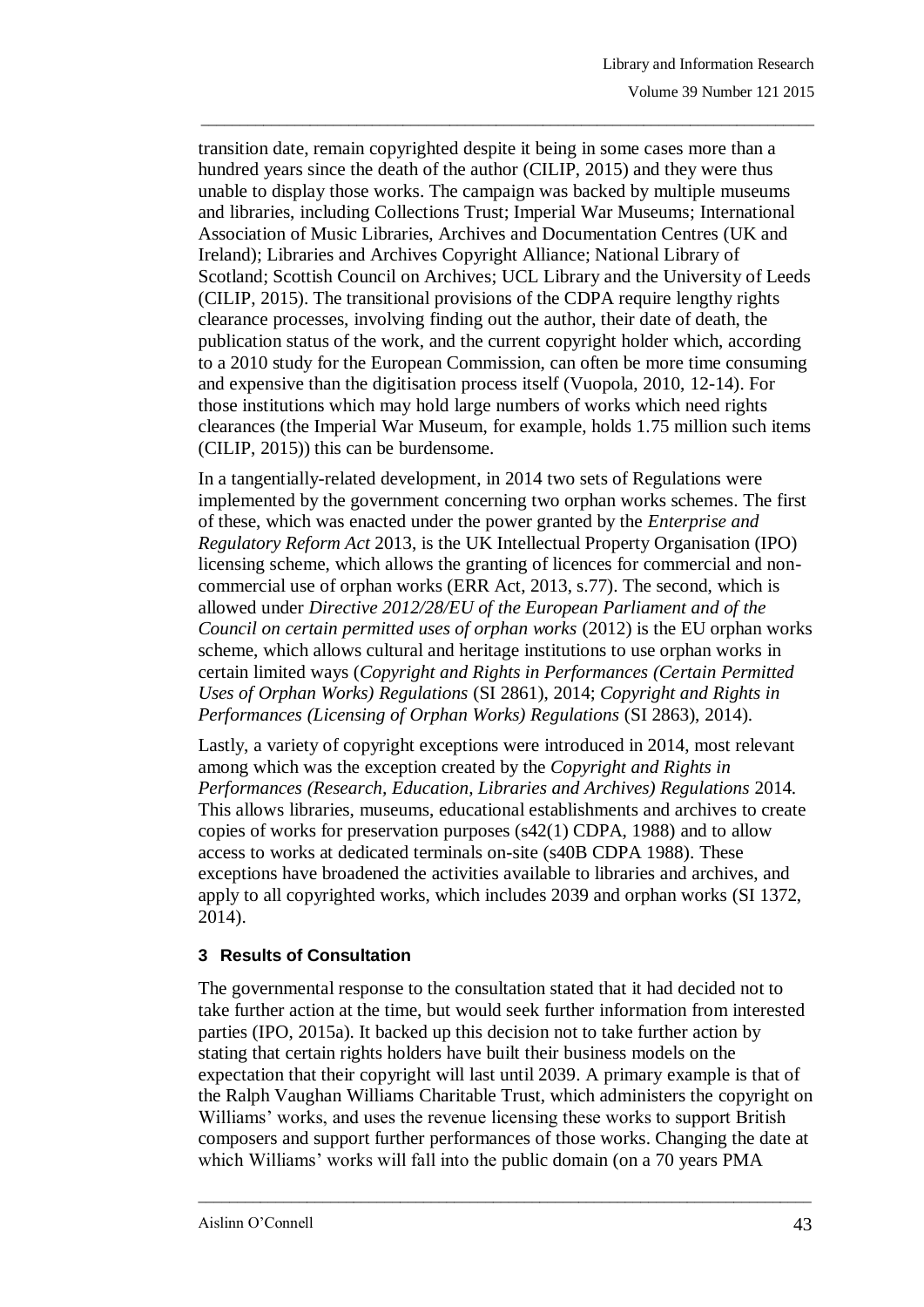interpretation this would be 11 years earlier than 2039) would negatively affect the revenue stream of this trust.

\_\_\_\_\_\_\_\_\_\_\_\_\_\_\_\_\_\_\_\_\_\_\_\_\_\_\_\_\_\_\_\_\_\_\_\_\_\_\_\_\_\_\_\_\_\_\_\_\_\_\_\_\_\_\_\_\_\_\_\_\_\_\_\_\_\_\_\_\_\_\_\_\_\_\_\_\_\_\_

The response further pointed out that an additional submission stated that allowing works which have not yet been published to fall into the public domain may be damaging to legitimate rights holders, as they would lose out on any potential licence fees for their works, which rights holders would at present be able to accrue if someone wished to publish the works at some point in the next 24 years. Further, several contributors, especially those representing authors and rights holders, suggested that the removal of property from legitimate rights holders could be considered a violation of human rights, and thus problematic for the UK Government (IPO, 2015a, 4).

For these reasons, the government decided not to take any action to use the ERR powers until further investigations had been made. The IPO pointed to the newlyimplemented orphan works licensing system and also to the creation in 2014 of the libraries, archives and museums exception to copyright, which allows a range of activities including preservation and archiving, as well as digital access at dedicated terminals on the premises, for the purposes of research and private study (IPO, 2015a).

Although the consultation did not result in any promises to change the 2039 legislation – in fact it specifically stated that there was no intention to utilise the powers to change the system without further consultation – there has been an improvement to the situation for CHIs. One of the major difficulties with 2039 works was that they could not be displayed in museums and archives, due to a provision of the CDPA, which stated that copyrighted works may not be "performed" in public without the permission of the rights holder. It then goes on to specifically state that it includes "any mode of visual or acoustic presentation" (s 19(2)(b) CDPA, 1988). Interpretation of this section was contested; it was unclear whether or not display would constitute performance of a work. In March 2015, the Intellectual Property Office published a copyright notice which stated that the display of items such as letters or diaries does not violate the copyright of those items (IPO, 2015b), as it does not constitute a performance in the same way that a performance of a musical or video work would. This then avoids the issue faced by many libraries and museums at the centenary of the beginning of WWI, as the notice clarified that they would be able to display such items as personal letters or diaries without infringing copyright. While IPO copyright notices are not legally binding, they are generally taken as a statement of official thinking on a particular topic, and thus a good indicator of the permissibility of certain acts. This in turn eliminated the main campaign pressure of the #catch2039 movement, which used the display of blank letters as a talking point to highlight their previous inability to display such works.

# **4 Solutions for using 2039 and orphan works**

From the government response to the 2039 consultation, there are five potential ways to make use of a 2039 work. The first steps in making use of a 2039 work are the same regardless of which method is used in the end. First, an attempt must be made to establish the author and the age of the work. The method of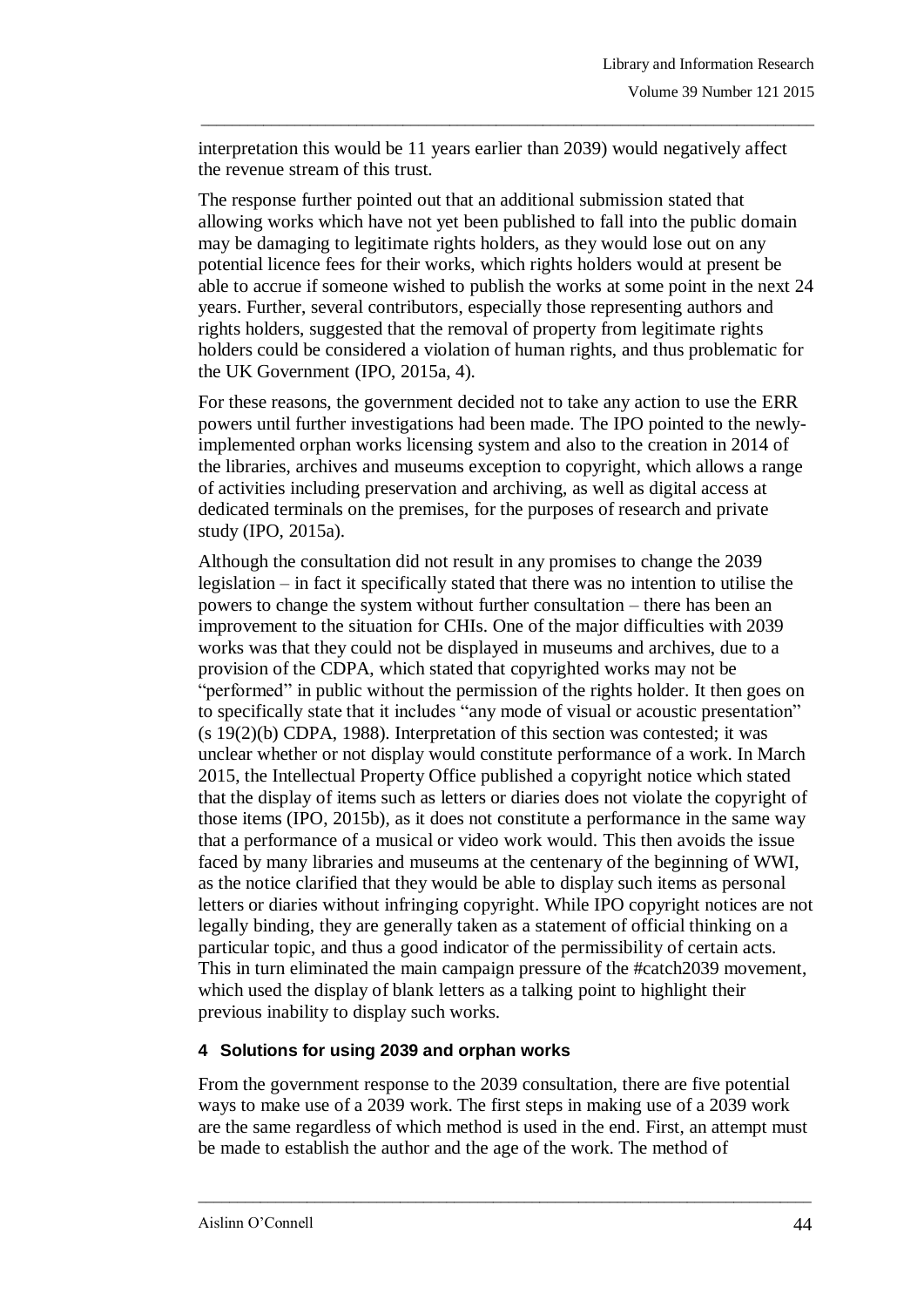establishing the author is, of course, dependent on the work itself. Personal letters and diaries might have the author name inscribed upon them, a starting point for searching out their descendants and the current rights holders. Photographs and other artistic works may have been registered in photographic societies, or marked in some way by the author. It is a process individual to each work. The date of creation of the work may be similarly difficult to ascertain; if it is marked upon the work, then that is relatively simple, but one might also take into account the possibility of dating pictures or photographs using more technical methods.

\_\_\_\_\_\_\_\_\_\_\_\_\_\_\_\_\_\_\_\_\_\_\_\_\_\_\_\_\_\_\_\_\_\_\_\_\_\_\_\_\_\_\_\_\_\_\_\_\_\_\_\_\_\_\_\_\_\_\_\_\_\_\_\_\_\_\_\_\_\_\_\_\_\_\_\_\_\_\_

As well as establishing if possible the identity of the author, and their date of death, it is also necessary to establish whether or not the work has been published, and if so, whether this was prior to 31 December 1989. It is, of course, only if the work remained unpublished at that date that it falls under the 2039 provisions. For CHIs that keep meticulous records, it may be a matter of simply checking the records to ascertain the publication status of a work prior to 1989, but this is an ideal situation, and certainly not one which will apply to all works.

It is at the point that the copyright holder has been ascertained that the possible paths diverge. If it is not possible to establish the author of the work after a diligent search, then it is classed as an orphan work (although it may well also be a 2039 work).What constitutes a "diligent search" may differ, depending on who is requiring the search. The IPO licensing scheme gives guidelines on diligent searches, according to the type of work (IPO, 2014), and requires applicants for licences to complete a list of registries and databases that they have searched. The IPO provides checklist(s) for completion, which are required to be uploaded as part of the licensing process. The EU Directive, on the other hand, does not have a strict requirement to fulfil: applicants are required to self-certify that they have completed a diligent search. After the search is complete, if the rights holder for the work cannot be found, then the work is an orphan, and thus options 1, 3, 4 and 5 are open to the CHIs for use of the work. If the rights holder has been established, then only options 1, 2 and 3 are available.

# **4.1 Option 1: display only**

This option, following the guidance given by the IPO in March of 2015 (IPO 2015b), allows CHIs to display works which are still in-copyright, regardless of whether or not the copyright holder can be found. This is especially helpful for museums and archives that may wish to display, for example, letters or diaries of soldiers who fought in World War I. The display of such works does not fall under the definition of a "performance, showing or playing" as required by the legislation. This guidance from the IPO largely eliminates the issues faced by many archives and museums in their "free our history" campaign, giving them more certainty in the matter of displaying works. This is not to say that a rights holder would not be able to bring an infringement case against a CHI, but in the IPO"s opinion, such display is not infringing.

# **4.2 Option 2: obtaining licences**

A second option available to any interested party is to obtain a licence. The feasibility of this depends on the individual rights holder in each specific case. There are of course potential difficulties in identifying or contacting the rights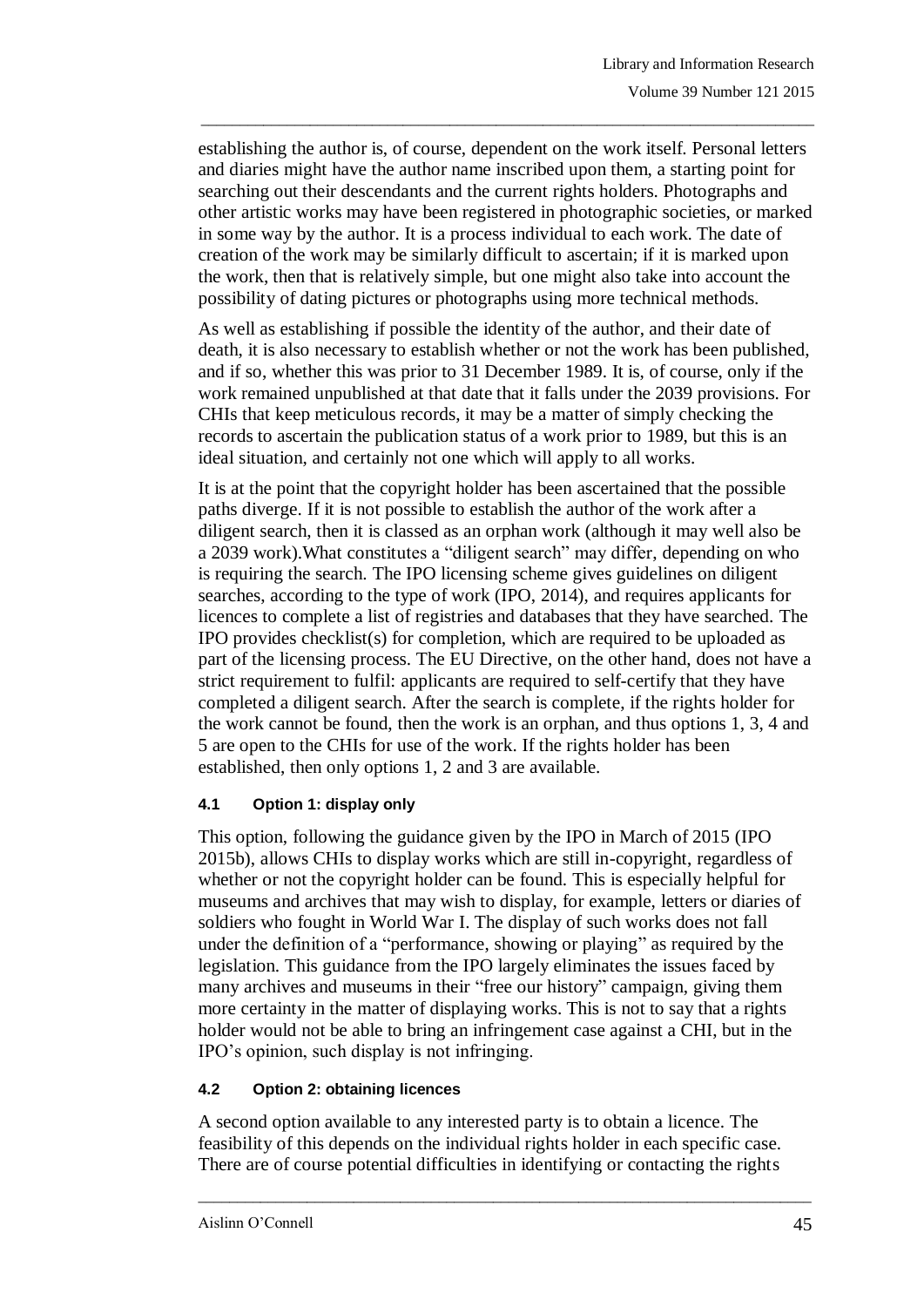holders. Once they have been identified, those who hold a number of copyrighted works and who have a functional licensing system in place may offer a relatively simple process for providing licences. Some rights holders for certain 2039 works do have effective systems in place, such as the Vaughan Williams Trust which licences the unpublished works of British composer Ralph Vaughan Williams. However, given that this discussion centres on unpublished works, this may be unlikely. It is possible that people may not be aware that they are the rights holder of a particular work, and thus obtaining a licence from them may be difficult or even impossible, as they may have no experience of or desire to engage in the (often complex) process of licensing work.

\_\_\_\_\_\_\_\_\_\_\_\_\_\_\_\_\_\_\_\_\_\_\_\_\_\_\_\_\_\_\_\_\_\_\_\_\_\_\_\_\_\_\_\_\_\_\_\_\_\_\_\_\_\_\_\_\_\_\_\_\_\_\_\_\_\_\_\_\_\_\_\_\_\_\_\_\_\_\_

#### **4.3 Option 3: relying on the libraries exception**

The third potential avenue to use in order to make use of 2039 works is to rely on the *Copyright and Rights in Performances (Research, Education, Libraries and Archives) Regulations* 2014 (SI 1372, 2014). This exception to copyright applies to libraries, archives, museums and educational establishments, regardless of whether or not they are for-profit. The exception has several parts, each of which allows a different use of copyrighted works. Institutions may digitise works for preservation purposes (s 42); make recordings of works available at dedicated terminals on the premises (s 40B); supply a copy of a work to another library (s 41); provide a single copy of works (both published and unpublished) for research and private study purposes (ss 42A, 43); and make a recording of a work for archiving purposes, even if the archive is not connected to the maker of the work (s 75) (CDPA, 1988). This range of activities provides additional freedoms to cultural and heritage institutions, and applies to all works (not just 2039 or orphan works), subject to certain limitations, including the reasonable availability of replacement works, and provision of a declaration that another copy of the work has not been made.

While these new freedoms granted by the exception are heartening, there are still substantial restrictions on what libraries, museums and archives may do with works, especially orphan works, and the new exceptions are mostly aimed at maintaining the status quo of collections, such as ensuring that copies are not lost due to age-related deterioration, rather than allowing new methods of access through digitisation and online access. The preservation and digitisation of works, for example, applies only to items in the permanent collection, and must be for reference purposes only. It is still a very narrow exception.

Relying on this exception allows libraries, archives, museums and educational establishments to copy works in order to maintain the integrity of their collection, and also to provide access to works for individuals for the purposes of research and private study. The exception is narrowly framed, however, and only allows one copy to be made for most purposes, thus limiting the activities of CHIs in certain circumstances.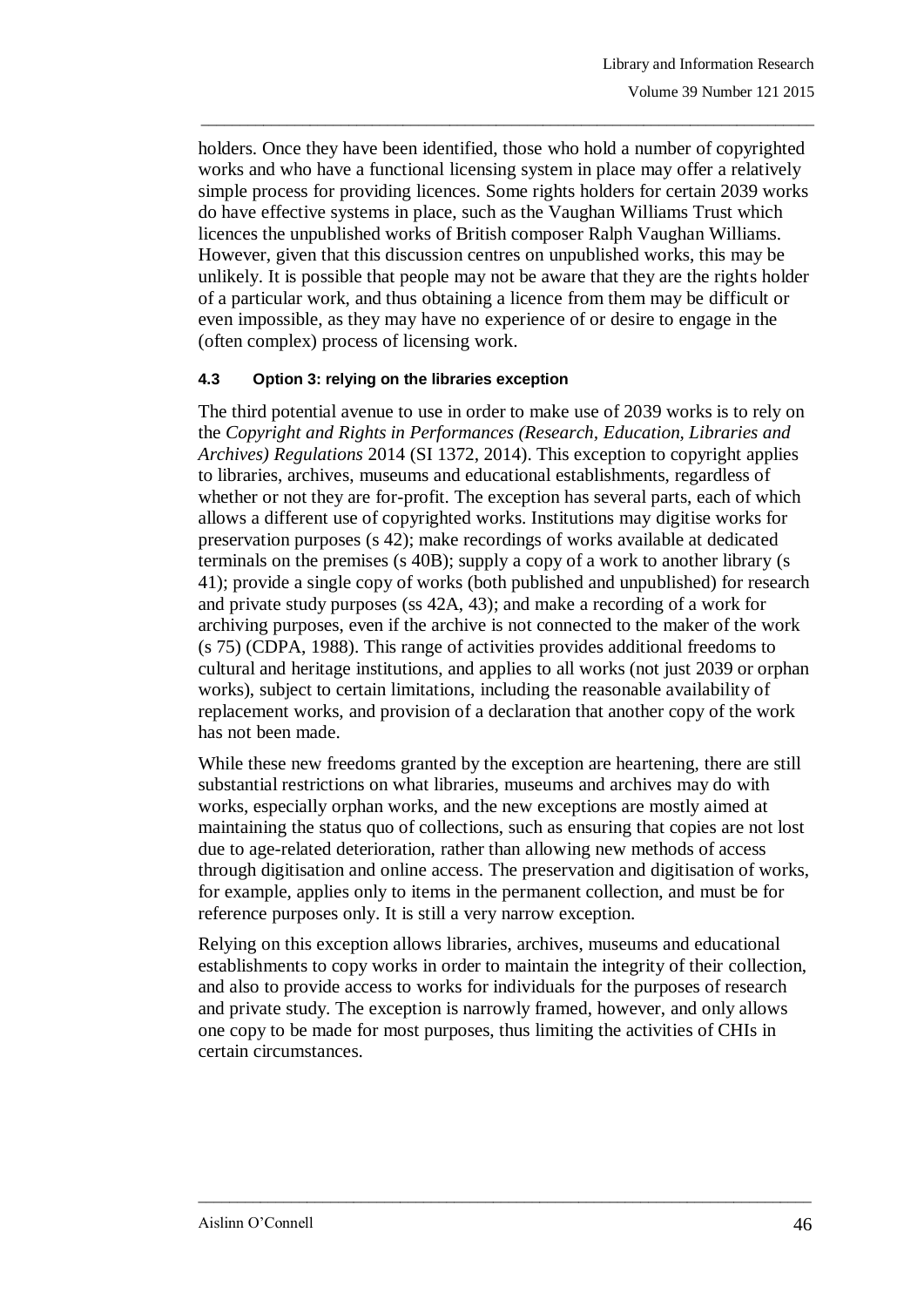# **4.4 Option 4: IPO orphan works licensing scheme**

As the government's response to their consultation stated, the orphan works licensing process was its suggested forum for allowing use of 2039 works for which the rights holder or holders cannot be found (IPO 2015a, 1). This process is relatively lengthy, as it requires a "diligent search" to be conducted, and the IPO provides a list of organisations which must be contacted in order to attempt this. After the diligent search has been conducted, the system can then be used to indicate:

\_\_\_\_\_\_\_\_\_\_\_\_\_\_\_\_\_\_\_\_\_\_\_\_\_\_\_\_\_\_\_\_\_\_\_\_\_\_\_\_\_\_\_\_\_\_\_\_\_\_\_\_\_\_\_\_\_\_\_\_\_\_\_\_\_\_\_\_\_\_\_\_\_\_\_\_\_\_\_

- the work for which a licence is required;
- the purposes for which it will be used;
- the number of works which will be produced;
- the length of the licence (up to seven years).

This licence restriction may cause issues for those who wish to use the work for longer, especially publishers or for online use. There is a fee for each licence, from a minimum of 10p for non-commercial use upwards, combined with an administration fee of £20. There is a sliding scale of fees, depending on the number of works requested. As documented by Terras (2014), this process is not yet perfect. In attempting to obtain a licence for a lantern slide, which did not fall into any of the categories prescribed by the IPO, she had some difficulty and was presented with a list of irrelevant organisations to contact in the course of her diligent search. As of the end of April 2015, 263 orphan works had been subject to application, with 220 licences granted (IPO, 2015c). Of these licences, 188 were obtained by the Museum of the Order of St John for still images depicting St John"s Ambulance volunteers during WWI. The separate licensing of still images is a deliberate provision of the scheme, in order to reassure rights owners. Further guidance is available from the IPO (IPO, 2013). This demonstrates that it is possible for museums to obtain licences for orphan works, but at a cost, both in terms of time and licence costs. Furthermore, given the huge proportion of orphan works which were licensed by a single institution, the number of different institutions, bodies, or indeed individuals, licensing orphan works is much smaller than the number of licences granted would seem to indicate. There are still problems with the orphan works licensing scheme, including the length of time required to obtain licences (Terras, 2014), and their expiration after a maximum of seven years. The time-limited nature of the scheme leads to difficulties in using orphan works in published form or online, due to the fact that the use would be likely to exceed the duration of the licence. Nonetheless, the IPO orphan works licensing system is still gaining users since its implementation, particularly as it allows the licensing of standalone artistic works.

# **4.5 Option 5: European orphan works directive**

There is a second orphan works scheme which applies to Cultural and Heritage Institutions (CHIs) including museums, libraries and archives, which is substantially easier and less restrictive to use. However, it applies only in certain limited circumstances and to specific categories of works. *Directive 2012/28/EU of the European Parliament and of the Council on Certain Permitted Uses of*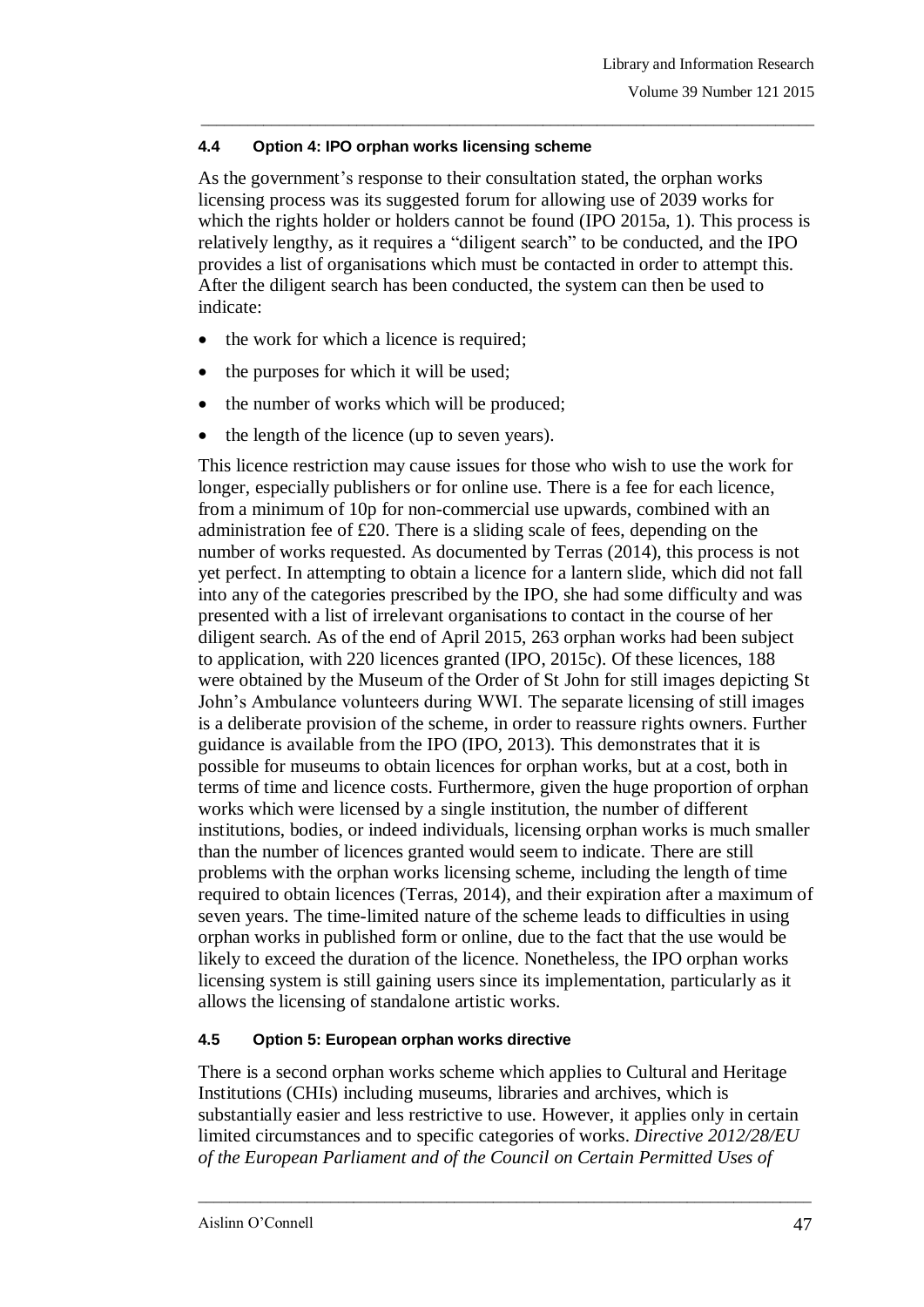*Orphan Works* (2012) was partially implemented into UK law through the *Copyright and Rights in Performances (Certain Permitted Uses of Orphan Works) Regulations* (SI 2861) (2014) and creates an exception to copyright legislation for certain uses of some types of orphan work by cultural and heritage institutions.

\_\_\_\_\_\_\_\_\_\_\_\_\_\_\_\_\_\_\_\_\_\_\_\_\_\_\_\_\_\_\_\_\_\_\_\_\_\_\_\_\_\_\_\_\_\_\_\_\_\_\_\_\_\_\_\_\_\_\_\_\_\_\_\_\_\_\_\_\_\_\_\_\_\_\_\_\_\_\_

This exception allows archives, libraries, museums, educational establishments, and public service broadcasters to make certain use of orphan works without the need to obtain a licence from the IPO. Those uses include making the work available to the public, or reproducing the orphan work for the purposes of digitisation, making available online, indexing, cataloguing, preservation or restoration (s 42 CDPA 1988). The requirement for a diligent search is still present, but it is self-certified. The exception does not apply to all creative works: it covers literary works, cinematographic works, audio-visual works and sound recordings across the EU, but does not include standalone artistic works like photographs, maps, plans and drawings. It does specifically apply to unpublished works, meaning that it can apply to 2039 works, but even this is a limited inclusion, as it is only applicable to those unpublished works which have been "made publicly accessible by a relevant body" (Schedule ZA1 s  $2(3)(c)$  SI 2861). In this context, a "relevant body" is a CHI which is able to make use of the exception. Given that the "free our history" campaign focused on making publicly held but inaccessible works more freely available, it is likely that a proportion of the works which they sought to free would not fall under the ambit of this scheme.

This scheme does have some limitations. As mentioned above, it applies only to certain categories of works, and excludes maps and photographs. This exclusion is due to be revisited in October of 2015 (Article 10, *Directive 2012/28/EU*, 2012). Furthermore, it is possible to lose the benefit of the exception if the work is used for purposes outside of the CHI"s public interest mission. For the protection of copyright holders, there is a requirement to pay fair compensation for the use of the work if the copyright holder does appear.

# **5 Comparison of orphan works schemes**

We can compare the two orphan works systems, IPO licensing and EU exception on several dimensions (Table 1).

The requirement for a diligent search is present in both schemes, although it is more stringent in the IPO licensing system. The EU scheme does not require a monetary fee, whereas the IPO does. However, both schemes will still incur the cost of a diligent search. In the event of a rights holder wishing to claim backdated licensing fees, these can be claimed from the IPO if that system was used, whereas a CHI relying on the EU system will be required to pay licence fees directly to the rights holder. The EU system has more limitations in terms of works, uses, and users. The IPO system is only applicable in the UK, whereas the exception is valid across the EU. Furthermore, works which have been designated as orphans in one European member state hold the same status in other states, giving CHIs a greater body of works which they can use online. Thus, we can see that there are advantages and disadvantages to both the Orphan Works licensing scheme and the European Orphan Works Exception, and the choice of which to use is one which must be made on a case-by-case basis, depending on the work,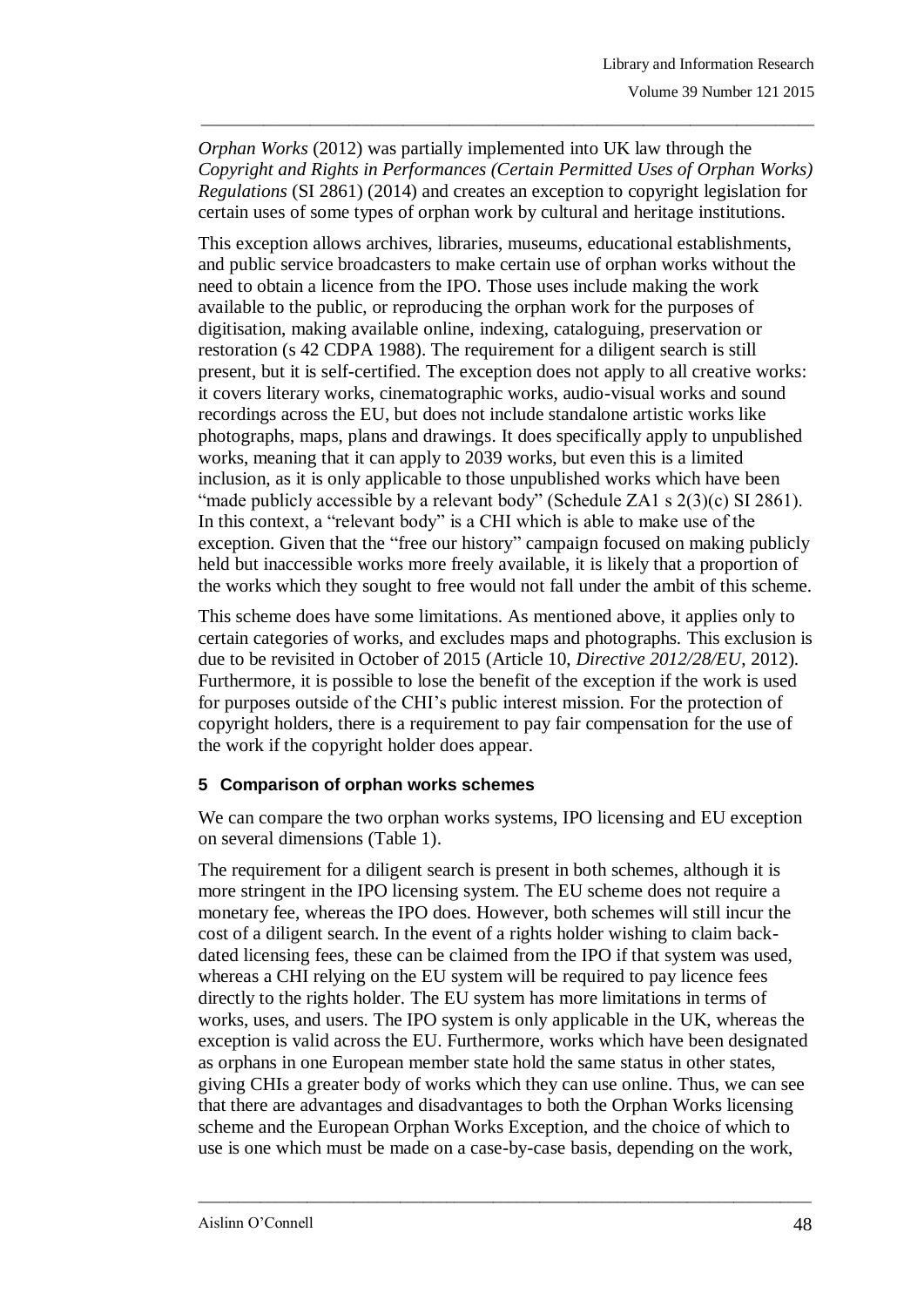|                                         | <b>IPO Licence Scheme</b>                                               | <b>European Orphan</b><br><b>Works Directive</b>                                                                                                             |
|-----------------------------------------|-------------------------------------------------------------------------|--------------------------------------------------------------------------------------------------------------------------------------------------------------|
| Who Can Use It?                         | Anyone                                                                  | <b>Cultural and Heritage</b><br><b>Institutions</b>                                                                                                          |
| What works does it<br>apply to?         | All works                                                               | Text based works,<br>embedded artistic works.<br>and audio visual works<br>which have been<br>published or made<br>publicly available by a<br>relevant body. |
| What uses are<br>covered?               | All uses                                                                | Making available and<br>reproductions for the<br>purposes of digitisation,<br>making available,<br>indexing, cataloguing,<br>preservation or<br>restoration. |
| <b>Diligent Search?</b>                 | Yes, with guidance and<br>specific forms                                | Yes, self-certified                                                                                                                                          |
| <b>Fee Applicable?</b>                  | Yes, minimum £20<br>application fee, plus<br>minimum 10p licence<br>fee | N <sub>o</sub>                                                                                                                                               |
| <b>Rights holder claims</b><br>covered? | Yes, the IPO will pay<br>licence fees                                   | No, the user must pay<br>licence fees                                                                                                                        |
| <b>Duration?</b>                        | Up to seven years                                                       | Until copyright expires,<br>or until the rights holder<br>appears                                                                                            |
| <b>Area covered</b>                     | UK Only                                                                 | EU-wide                                                                                                                                                      |

the use to which it will be put and the body which wishes to make use of the work, as well as financial and time considerations.

\_\_\_\_\_\_\_\_\_\_\_\_\_\_\_\_\_\_\_\_\_\_\_\_\_\_\_\_\_\_\_\_\_\_\_\_\_\_\_\_\_\_\_\_\_\_\_\_\_\_\_\_\_\_\_\_\_\_\_\_\_\_\_\_\_\_\_\_\_\_\_\_\_\_\_\_\_\_\_

#### **Table 1: comparison of orphan works schemes.**

There are also further concerns that certain works licensed under the Orphan Works Scheme may not, in fact, be orphan works, but might be public domain works. Where the original rights holder cannot be found, it is then difficult to establish what their date of death was, or the publication status of their work, and thus institutions and individuals who purchase orphan works licences may be doing so unnecessarily (Korn, 2015).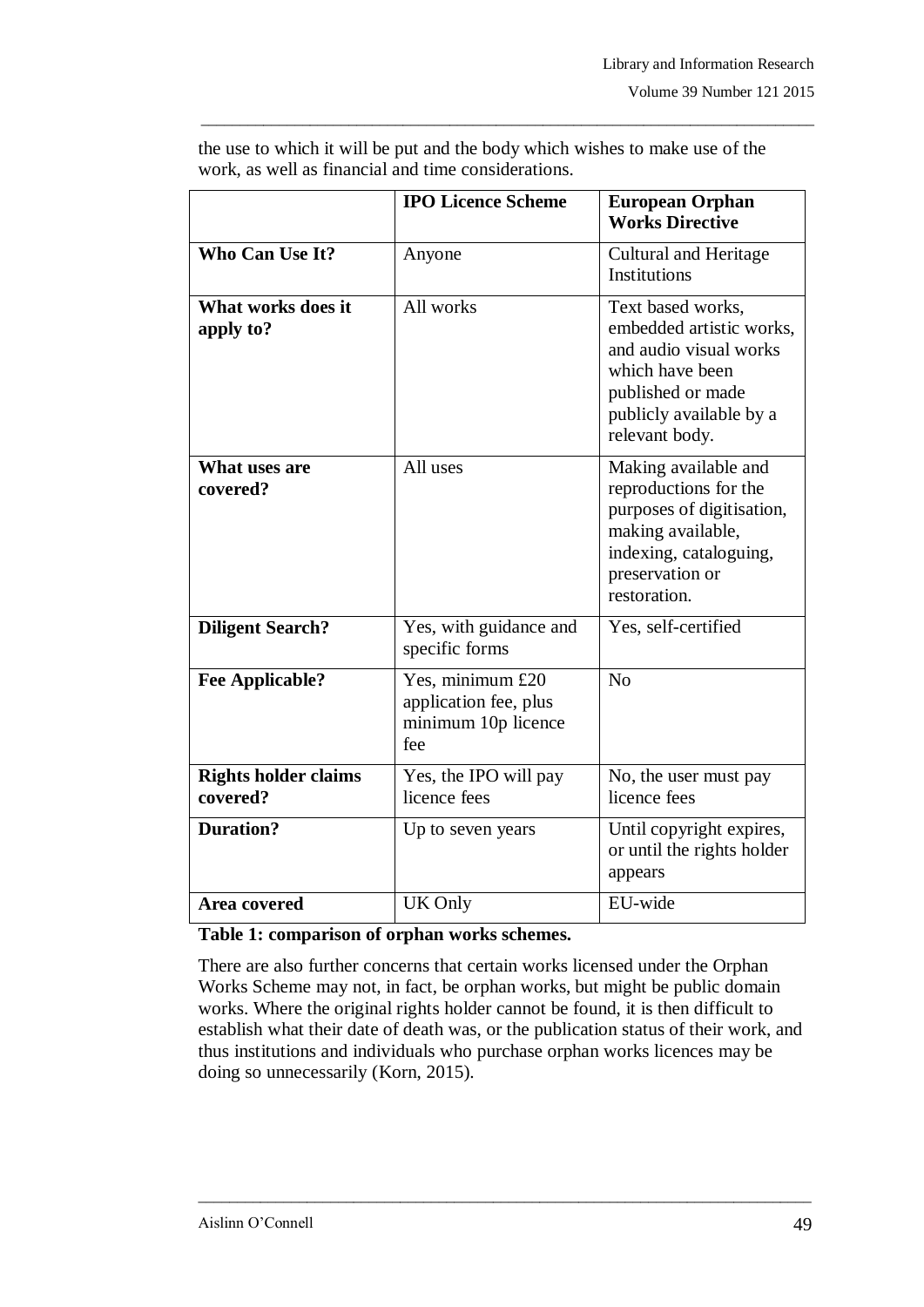# **6 Possible future solutions**

Although there are now several options in place for organisations to use 2039 and orphan works, there are still reasons to reduce the number of works which fall under the 2039 provisions, or indeed removing them altogether. Currently the UK is the only country in Europe which has such provisions. It is unique among the member states in that some of its historic works are not available for use without a licence, whether from the IPO or the rights holder.

\_\_\_\_\_\_\_\_\_\_\_\_\_\_\_\_\_\_\_\_\_\_\_\_\_\_\_\_\_\_\_\_\_\_\_\_\_\_\_\_\_\_\_\_\_\_\_\_\_\_\_\_\_\_\_\_\_\_\_\_\_\_\_\_\_\_\_\_\_\_\_\_\_\_\_\_\_\_\_

The interaction of this unique UK situation with the dissimilar wider European situation is potentially interesting. It means that UK works are not permitted to fall into the public domain in the same way as other European works. This then hampers international cooperation in terms of research and use of older artistic works, as works which are in the public domain in other member states give much more freedom with regard to uses than their UK counterparts. These extra restrictions on UK works impede the general movement in European copyright towards harmonisation, leaving the UK out of step with other member states. The UK would struggle to participate in a project which collected or compared diaries of WWI soldiers, for example, as these would be 2039 works, and often also orphans, where equivalent documents would be public domain in other EU states.

We can see from the above discussion that there are solutions available to obtain licences or permission to display and reproduce 2039 and orphan works (or works which fall into both of those categories). This disparity between the UK and other European member states is not the only area in which copyright diverges (indeed, there are many) but it is one which throws up particular obstacles to using historical creative materials.

Display of private communications, such as letters and diary entries is, according to the IPO"s copyright notice, not a violation of copyright. Further, the reproduction of works such as 2039 works is permissible under the orphan works exception for CHIs, provided that it is for one of the above specified purposes. Lastly, if an institution wishes to use an orphan or 2039 work for purposes above and beyond that permitted by the European exception, they may apply to the IPO for an orphan works licence, which lasts for seven years, with an option to renew.

However, for works which may be hundreds of years old, a subsisting copyright which will continue to exist for the next 24 years is a stringent protection. It means that there are still many procedures to go through before the works can be used, and there are restrictions on the ways in which they can be used. Thus, although the UK government has committed to not utilising the powers laid out in the ERR Act without further consultation, there are several options open to the UK government which should be explored in order to allow greater use of 2039 and orphan works.

**Option 1:** Use the powers in the ERR Act 2013 to change the copyright protection of still unpublished 2039 works to match the standard term, which is the life of the author plus 70 years.

\_\_\_\_\_\_\_\_\_\_\_\_\_\_\_\_\_\_\_\_\_\_\_\_\_\_\_\_\_\_\_\_\_\_\_\_\_\_\_\_\_\_\_\_\_\_\_\_\_\_\_\_\_\_\_\_\_\_\_\_\_\_\_\_\_\_\_\_\_\_\_\_\_\_\_\_\_\_\_

This solution would have the following effects: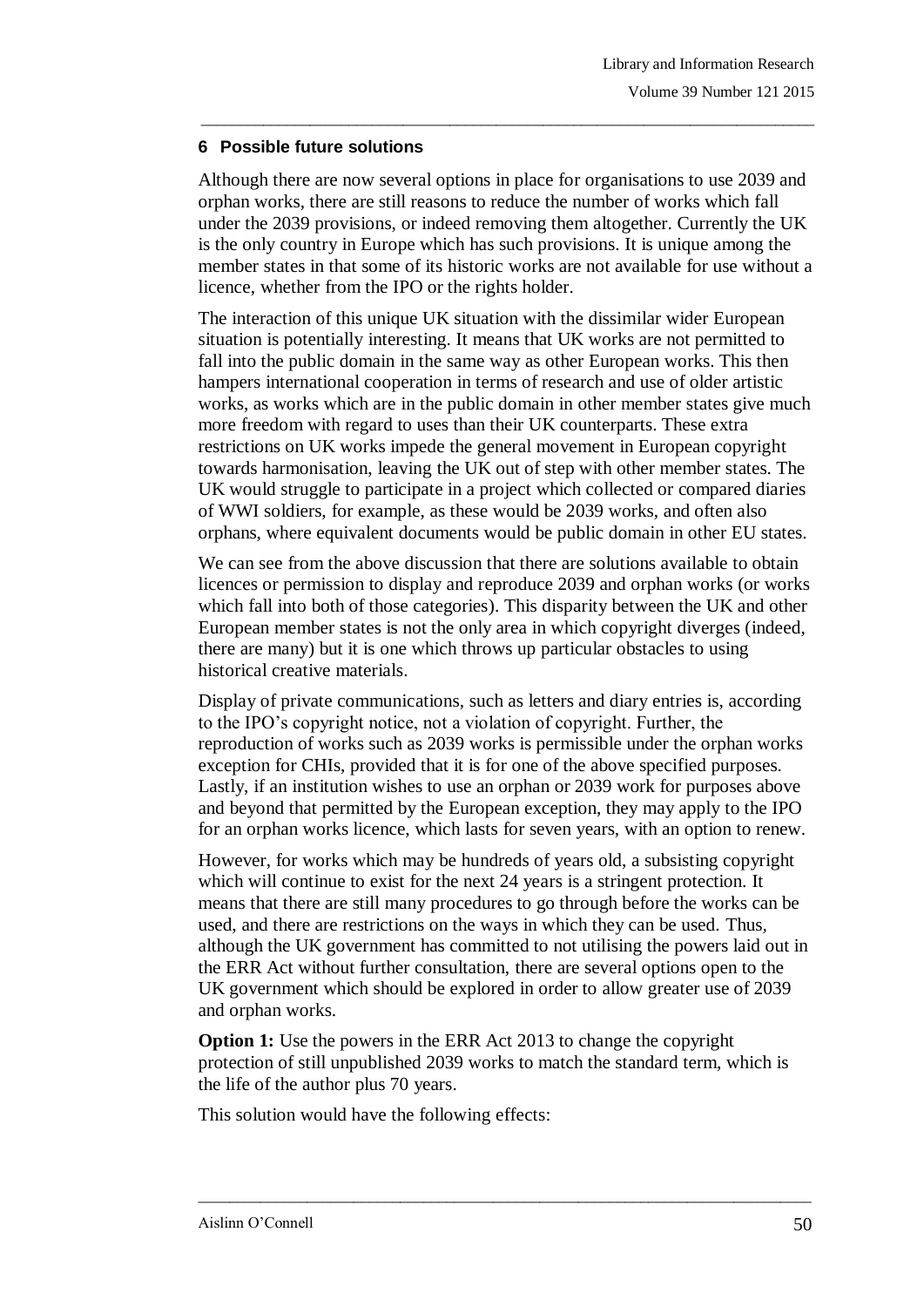Already published works would remain unaffected by the change (for example, those of the Vaughan Williams Trust);

\_\_\_\_\_\_\_\_\_\_\_\_\_\_\_\_\_\_\_\_\_\_\_\_\_\_\_\_\_\_\_\_\_\_\_\_\_\_\_\_\_\_\_\_\_\_\_\_\_\_\_\_\_\_\_\_\_\_\_\_\_\_\_\_\_\_\_\_\_\_\_\_\_\_\_\_\_\_\_

- The vast majority of historical 2039 works would move into the public domain;
- This would allow greater freedom to use those historical works;
- Given that 2039 status only applies to works by authors deceased prior to 1 August 1969, no copyright terms would be extended;
- Ascertaining publication status would no longer be a consideration when conducting assessment of potentially orphan works;
- The UK would no longer have a disparity against other EU Member States regarding copyright in unpublished works.

There are issues which would need to be considered before the possible implementation of this scheme. The underlying human rights issues which stayed the hand of the government in response to the consultation must be carefully considered and any issues resolved before copyright terms are changed. These specifically include rights relating to the removal of property (IPO, 2015a, 4). Thus, it would not be possible to implement this solution without preliminary human rights research and an evaluation of the implications of this.

**Option 2:** Use the powers of the ERR Act to extinguish copyright in those unpublished works which pre-date the  $20<sup>th</sup>$  century, with the following effects:

- All still unpublished 2039 works from before 1900 would move into the public domain;
- 2039 works which have already been published would be unaffected by this change;
- Historic works would be freed up for greater uses;
- Some 2039 works would continue to exist, namely those works created between 1900-1989;
- Thus, this would not solve the problem of 2039 works, but could reduce it;
- Ancient, medieval, and pre- $20<sup>th</sup>$  century works would all be freed up for use by falling into the public domain;
- The UK would be more in line with other EU member states, with the exception of those works created from 1900-1989.

This option raises the same issues of human rights that are raised by option 1, and thus robust and authoritative research would be an absolute necessity before implementation. Furthermore, this option still leaves ninety years of unpublished works unaccounted for and subject to the 2039 rule, and thus does not solve the problem, only ameliorate it. The disadvantage of this may be that those works would remain unusable for the remaining 24 years of the 2039 term, and the burden of ascertaining publication status would remain on those who wish to those works, together with the diligent search requirements of orphan works schemes. Furthermore, it is impossible to know the proportion of 2039 works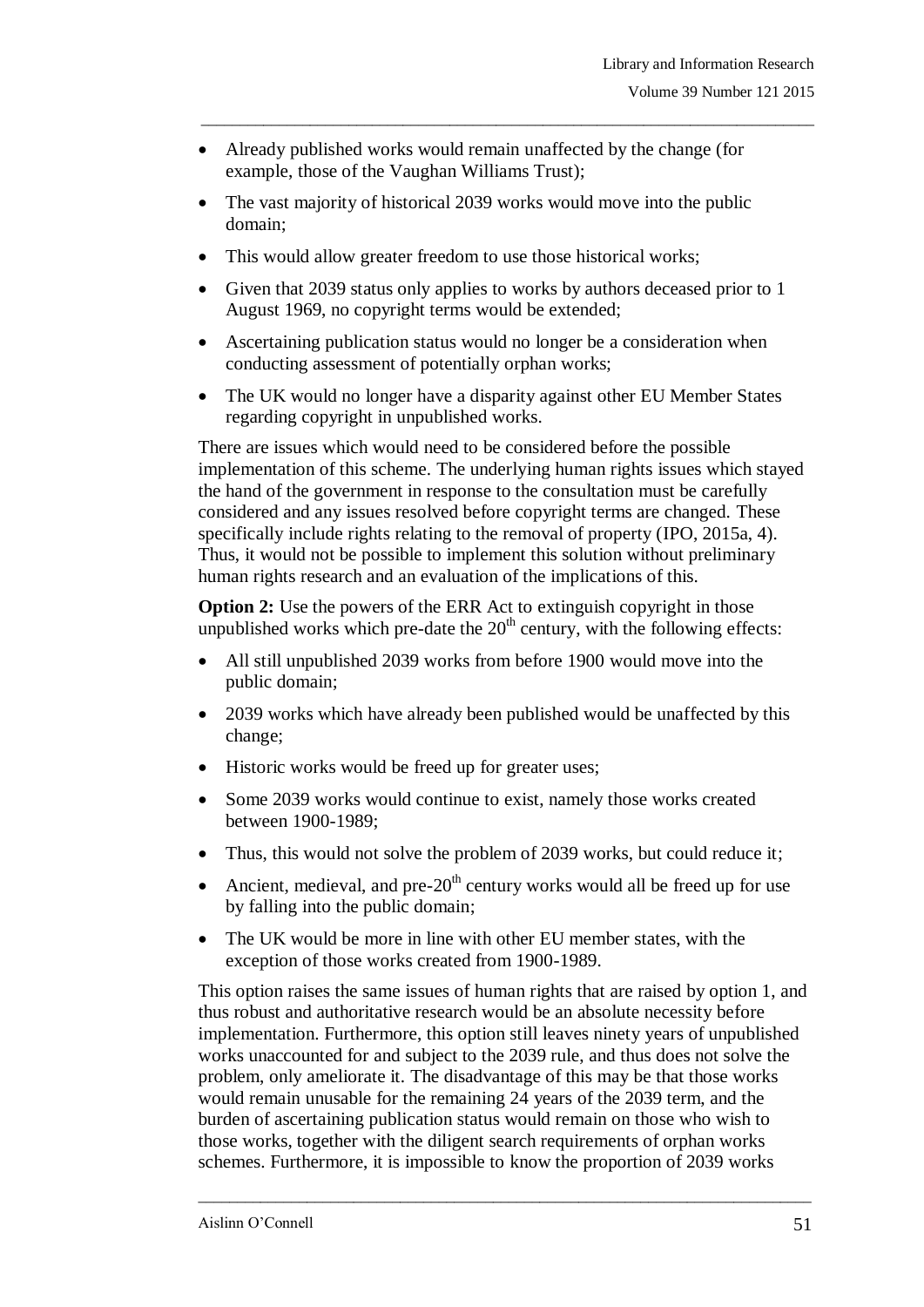which would be affected by this change, and a further difficulty would arise for those works which were created around the turn of the century, in that it would be crucial to establish their exact date of creation, in order to know whether or not the 2039 rule would still apply to those works.

\_\_\_\_\_\_\_\_\_\_\_\_\_\_\_\_\_\_\_\_\_\_\_\_\_\_\_\_\_\_\_\_\_\_\_\_\_\_\_\_\_\_\_\_\_\_\_\_\_\_\_\_\_\_\_\_\_\_\_\_\_\_\_\_\_\_\_\_\_\_\_\_\_\_\_\_\_\_\_

**Option 3:** Maintain the status quo.

- The options for using orphan and 2039 works discussed above would remain available;
- No additional human rights concerns would have to be investigated;
- Many 2039 works would remain essentially inaccessible for another 25 years.

Although there are some concerns with removing the copyright from older works, including human rights issues, it is important to note that the vast majority of 2039 works, due to their venerable age, do not have traceable rights holders, which may limit potential violation of human rights. However, this would need to be evaluated by an Impact Assessment from the UK government which ascertains the level of potential damage from such a move. The solutions discussed above could be modified in order to avoid violating the human rights of any copyright holder, subject to further research.

Furthermore, the application of the standard term or reduced terms to 2039 works does not necessarily mean that those works would have no rights attached to them whatsoever. There is a right analogous to copyright, known as the publication right, which creates copyright-like property rights for unpublished works that have fallen into the public domain (*Copyright and Related Rights Regulations* (SI 2967), 1996). This grants the first publisher of a work a 25-year monopoly over the further publication and dissemination of a particular creative work. However, there is nothing to say that the first publisher of a work must be the author, or the prior holder of the (now-expired) copyright, and thus this right would not automatically be assigned to previous copyright holders. Thus, a third party could publish a previously unpublished 2039 work, and benefit from the publication right for the following 25 years, while the holder of the (now extinct) copyright would no longer have any rights over the work.

This scenario would result in the extinguishing of copyright which was due to run until 2039.That expired copyright could be supplemented by rights holders simply publishing the works in which they hold the rights first, meaning that the publishing right would accrue to them, and not to a third party. Ideally, they would do this before the expiration of their copyright, as until their copyright expires, they have the exclusive right to do so. If this does not occur before they fall into the public domain, however, the nature of the publication right could lead to a race to be the first to publish, which would lead to sub-standard editions being produced in order to obtain the publication right, at the expense of better editions which took more time to publish by virtue of their superior publishing quality (IPO, 2015a). This same race could occur in 2040, with a greater number of works, as the (almost unknowable) entirety of works subject to the 2039 rule fall into the public domain.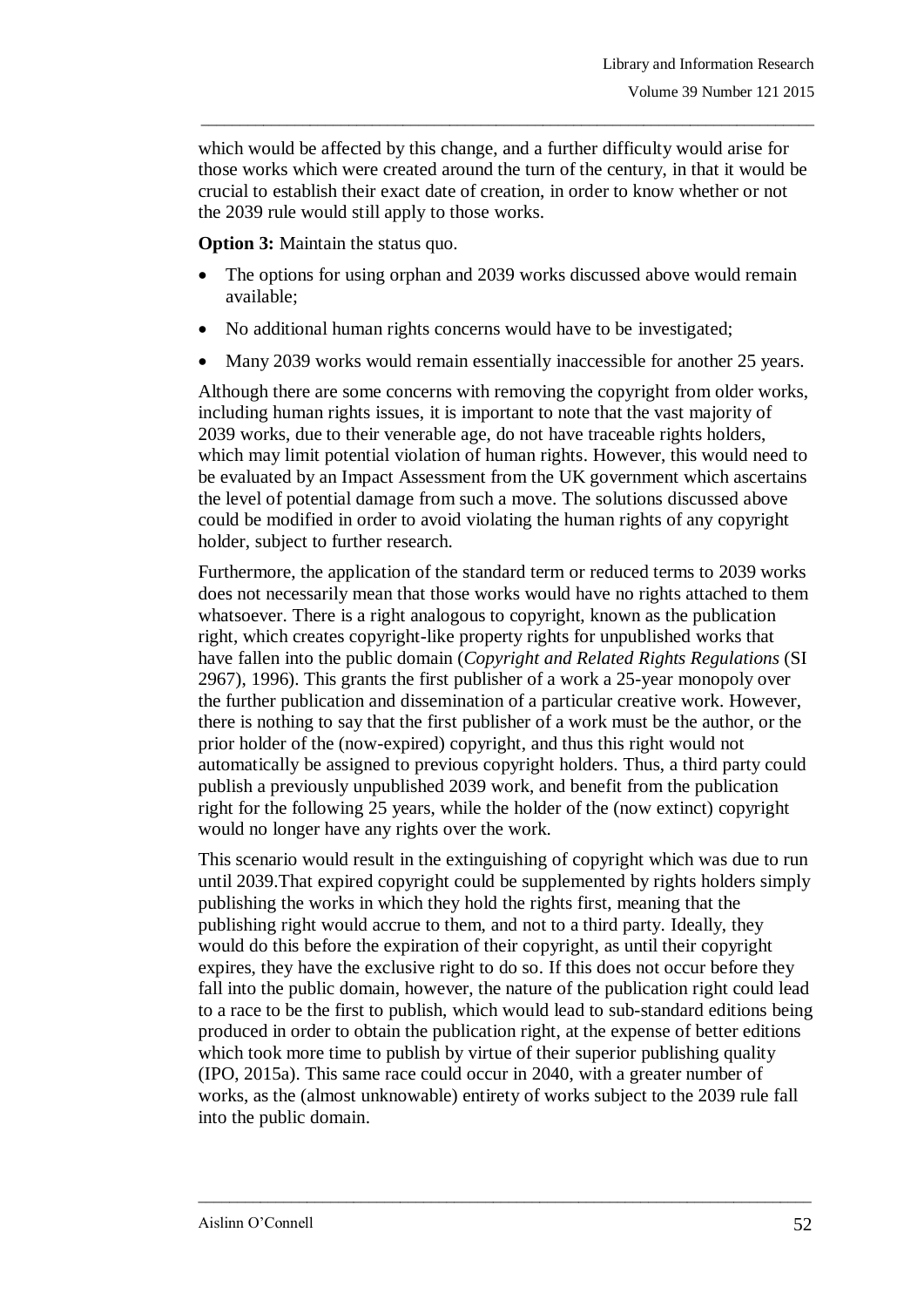The number of 2039 works is unknown, and difficult to accurately estimate. Publishing or utilising them is difficult and time-consuming, especially where they are also orphan works. Allowing more 2039 works to fall into the public domain is a simple step which would free up more copyright works for display and use by cultural and heritage institutions without damaging the legitimate business models which rely on the use of works which have been published in the almost 30 year period since the implementation of the CDPA 1988. It would further greatly reduce the number of hours required for rights clearances, not only from cultural and heritage institutions, but for all bona fide users of copyright works. Furthermore, applying the standard term to still unpublished 2039 works would eliminate the difficult and time consuming processes which set 2039 works apart from other creative works, and those in other EU member states. The movement towards allowing the use of orphan works in Europe and in the UK is one which has been supported by research in the form of the European Green Paper (European Commission, 2008), which points out that while there is demand to use orphan works, their very nature as orphan works means that there are no rights holders attempting to exploit the copyright in the works, meaning that they are left unable to be used. This was the rationale behind the Orphan Works Directive, and a similar rationale can be applied to still unexploited 2039 works. The majority of 2039 works are orphans, and those that are not orphaned have generally been exploited for commercial gain already. Thus, it is difficult to see where the detriment in freeing up 2039 works can be found.

\_\_\_\_\_\_\_\_\_\_\_\_\_\_\_\_\_\_\_\_\_\_\_\_\_\_\_\_\_\_\_\_\_\_\_\_\_\_\_\_\_\_\_\_\_\_\_\_\_\_\_\_\_\_\_\_\_\_\_\_\_\_\_\_\_\_\_\_\_\_\_\_\_\_\_\_\_\_\_

While the IPO is undoubtedly aware of the arguments both for and against freeing up 2039 works, and elected in this instance not to implement a change to copyright duration, this may be because the consultation did not distinguish between subsequently published 2039 works and still unpublished works. Thus, with the considerations of rights owners submitted to the Consultation, further consideration would be required before implementing a new exception or a change to copyright law. The distinction between 2039 works which are being exploited and those which are lying unused and unusable is something which could be explored by the government's seeking further views, as mentioned in the response to the consultation (IPO, 2015a, 1).

# **7 Conclusion**

Although the government consultation on 2039 works stated that the government would not immediately use the powers created by the ERR Act to reduce the copyright duration in 2039 works, there is every reason for the government to continue to explore more avenues which will free up unusable 2039 works for use by the greater public. This is indicated by the response to the consultation document, which stated that the government would not take further action "at this time" but would "seek further views" (IPO, 2015a, 1). However, it is clear that some 2039 works are already being exploited to their full potential, and thus it would be unwise to remove this potential from rights holders. Therefore, the government should shift its focus to concentrate not on 2039 works which are being exploited, but on those that still remain unpublished and unusable.

The developments of the last number of years, especially with regard to orphan works licensing and the clarification regarding the display of copyrighted material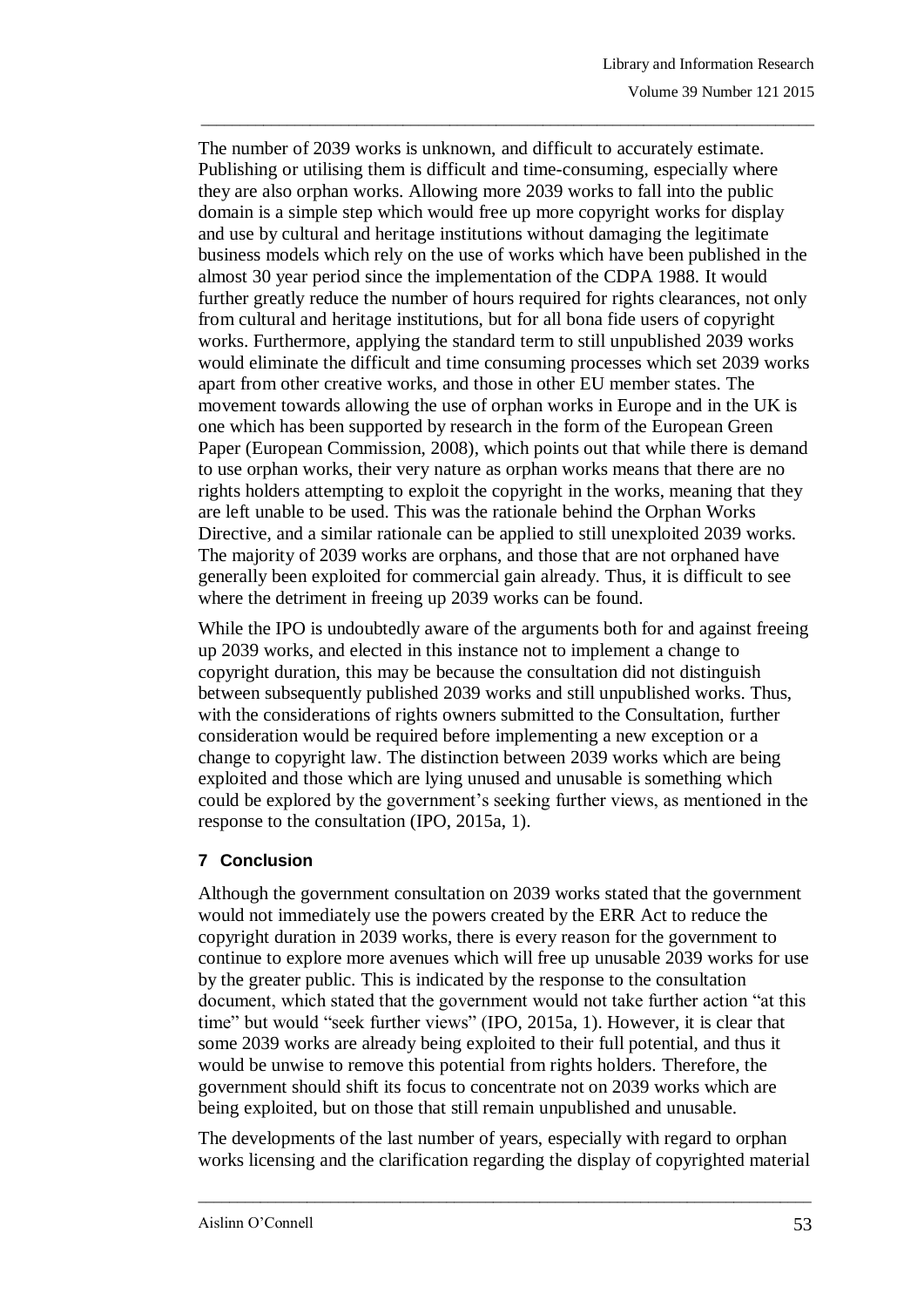are important, but it is also vital that the UK continues to develop its copyright regime in order to maintain parity with other European member states, to encourage creativity, to allow the use and distribution of historical creative works and to allow additional creative works to reach a wider audience in the UK. Given the general movement of the EU towards greater harmonisation of copyright rules (indeed, cross-border portability of copyright works is one of the issues considered as part of the EU"s Digital Single Market strategy) there is a need for the UK to consider carefully this anomalous copyright provision when seen in the context of the wider European framework.

\_\_\_\_\_\_\_\_\_\_\_\_\_\_\_\_\_\_\_\_\_\_\_\_\_\_\_\_\_\_\_\_\_\_\_\_\_\_\_\_\_\_\_\_\_\_\_\_\_\_\_\_\_\_\_\_\_\_\_\_\_\_\_\_\_\_\_\_\_\_\_\_\_\_\_\_\_\_\_

The development of a system which simplifies the complicated rules regarding 2039 works would lead to greater use of historical creative works, which are often of great cultural and historical interest due to their age and nature. Examples of 2039 works held by CHIs which would become available include the letters of Conan-Doyle, held by the Natural History Museum. These letters are still in copyright due to their unpublished nature, while the rest of his body of work has fallen into the public domain. Similarly, the Tate holds the works of Walter Sickert, Henry Scott Tuke, Gaudier-Brzeska and Thomas Cooper Gotch (CILIP 2014). There is a substantial argument to say that enabling these works to make their way into the world would enhance the cultural, artistic, and historical offerings of CHIs, rather than locking away interesting and artistic works to remain unused and largely ignored for a further two and a half decades. Not only this, but it would also reduce the number of hours required by cultural and heritage institutions for work on clearing rights, and should reduce the financial costs associated with using such works. The unique situation of the UK amongst EU member states could be framed as an advantageous protection of rights holders, but in reality, those rights holders willing to exploit their 2039 works are already doing so, and the implementation of carefully considered provisions to enable use of currently unusable 2039 works would bring manifold benefits to the British public, research, culture, and heritage.

# **References**

CILIP (2015) *Free Our History* [online]*.* URL: [http://www.cilip.org.uk/cilip/advocacy-campaigns-awards/advocacy](http://www.cilip.org.uk/cilip/advocacy-campaigns-awards/advocacy-campaigns/copyright/free-our-history)[campaigns/copyright/free-our-history](http://www.cilip.org.uk/cilip/advocacy-campaigns-awards/advocacy-campaigns/copyright/free-our-history) [accessed 17.05.15].

CILIP (2014) *Briefing about copyright terms for published and unpublished works* [online]. URL:

[http://www.cilip.org.uk/sites/default/files/documents/Briefing%20about%20copyr](http://www.cilip.org.uk/sites/default/files/documents/Briefing%20about%20copyright%20terms%20for%20published%20and%20unpublished%20works%20October%202014.pdf) [ight%20terms%20for%20published%20and%20unpublished%20works%20Octob](http://www.cilip.org.uk/sites/default/files/documents/Briefing%20about%20copyright%20terms%20for%20published%20and%20unpublished%20works%20October%202014.pdf) [er%202014.pdf](http://www.cilip.org.uk/sites/default/files/documents/Briefing%20about%20copyright%20terms%20for%20published%20and%20unpublished%20works%20October%202014.pdf) [accessed 18.11.15]

*Copyright Act* (1956) (c.74) London: The Stationery Office.

*Copyright, Designs and Patents Act* (1988) (c.48) London: The Stationery Office.

*Copyright and Related Rights Regulations* (1996) (SI 1996/2967). London: The Stationery Office.

\_\_\_\_\_\_\_\_\_\_\_\_\_\_\_\_\_\_\_\_\_\_\_\_\_\_\_\_\_\_\_\_\_\_\_\_\_\_\_\_\_\_\_\_\_\_\_\_\_\_\_\_\_\_\_\_\_\_\_\_\_\_\_\_\_\_\_\_\_\_\_\_\_\_\_\_\_\_\_

*Copyright and Rights in Performances (Research, Education, Libraries and Archives) Regulations* (2014). London: The Stationery Office.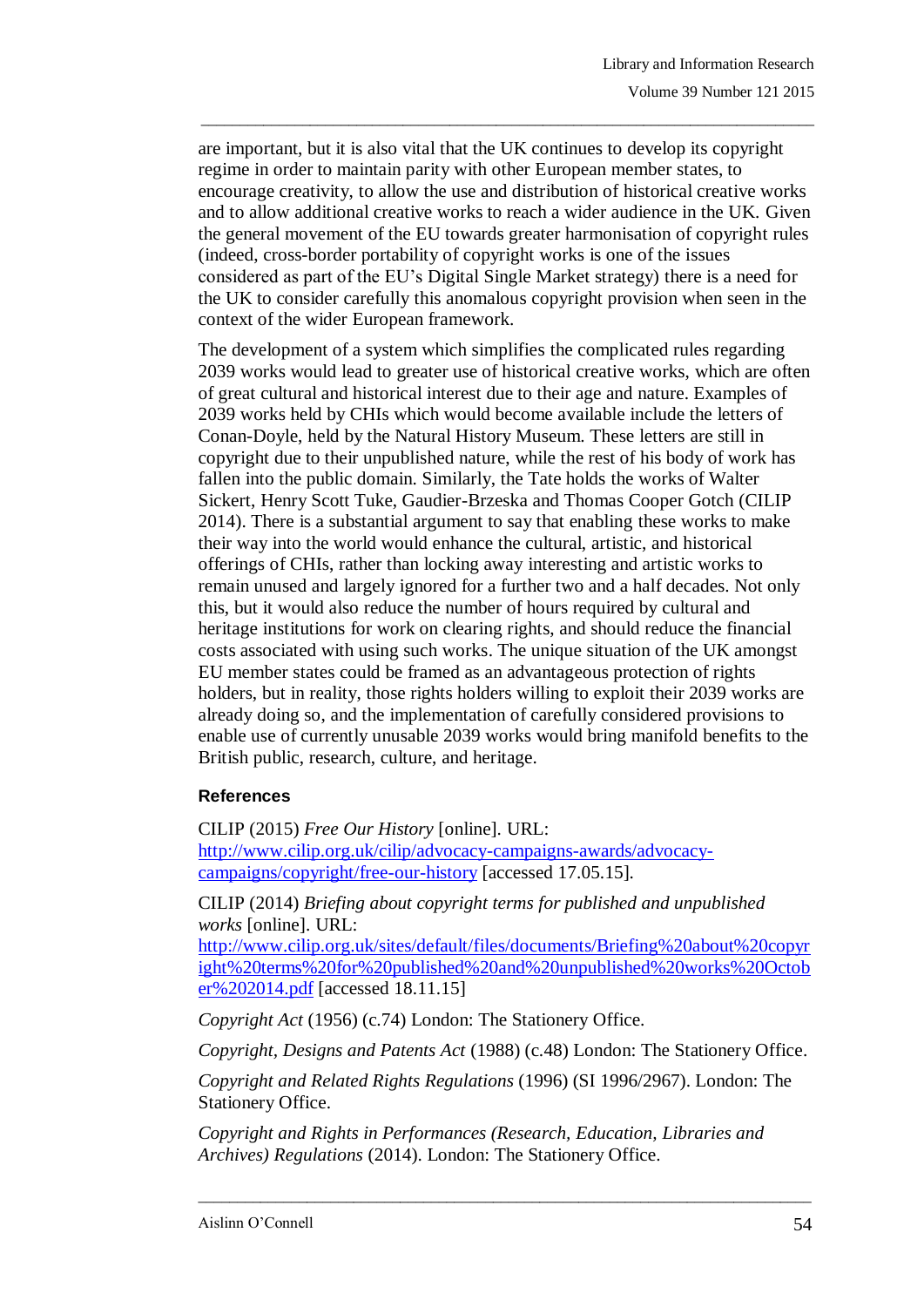*Copyright and Rights in Performances (Certain Permitted Uses of Orphan Works) Regulations* (2014) (SI 2014/2861). London: The Stationery Office.

\_\_\_\_\_\_\_\_\_\_\_\_\_\_\_\_\_\_\_\_\_\_\_\_\_\_\_\_\_\_\_\_\_\_\_\_\_\_\_\_\_\_\_\_\_\_\_\_\_\_\_\_\_\_\_\_\_\_\_\_\_\_\_\_\_\_\_\_\_\_\_\_\_\_\_\_\_\_\_

*Copyright and Rights in Performances (Licensing of Orphan Works) Regulations*  (2014) (SI 2014/2863). London: The Stationery Office.

*Copyright and Rights in Performances (Research, Education, Libraries and Archives) Regulations* (2014) (SI 2014/1372). London: The Stationery Office.

*Directive 2012/28/EU of the European Parliament and of the Council of 25 October 2012 on certain permitted uses of orphan works* (2012) Strasbourg: European Parliament.

*Duration of Copyright and Rights in Performances Regulations* (1995) (SI 3297) London: The Stationery Office.

*Enterprise and Regulatory Reform Act* (2013) (c.24) London: The Stationery Office.

European Commission (2008) *Green Paper: Copyright in the Knowledge Economy* [online]*.* URL:

[http://ec.europa.eu/internal\\_market/copyright/docs/copyright](http://ec.europa.eu/internal_market/copyright/docs/copyright-infso/greenpaper_en.pdf)[infso/greenpaper\\_en.pdf](http://ec.europa.eu/internal_market/copyright/docs/copyright-infso/greenpaper_en.pdf) [accessed 31.08.2015].

IPO (2013) *UK Orphan Works Licensing and the EU Directive on Orphan Works* [online]*.* URL:

[http://webarchive.nationalarchives.gov.uk/20140603093549/http://www.ipo.gov.u](http://webarchive.nationalarchives.gov.uk/20140603093549/http:/www.ipo.gov.uk/hargreaves-orphanmyth.pdf) [k/hargreaves-orphanmyth.pdf](http://webarchive.nationalarchives.gov.uk/20140603093549/http:/www.ipo.gov.uk/hargreaves-orphanmyth.pdf) [accessed 26.08.15]

IPO (2014) *Guidance: Orphan Works Diligent Search Guidance for Applicants* [online]*.* URL: [https://www.gov.uk/government/publications/orphan-works](https://www.gov.uk/government/publications/orphan-works-diligent-search-guidance-for-applicants)[diligent-search-guidance-for-applicants](https://www.gov.uk/government/publications/orphan-works-diligent-search-guidance-for-applicants) [accessed 26.08.15]

IPO (2015a) *Government response to the consultation on reducing the duration of copyright in certain unpublished works* [online]*.* URL: [https://www.gov.uk/government/uploads/system/uploads/attachment\\_data/file/399](https://www.gov.uk/government/uploads/system/uploads/attachment_data/file/399171/973_-_Governement_Response_-_copyright_in_certain_unpublished_works.pdf) [171/973\\_-\\_Governement\\_Response\\_-](https://www.gov.uk/government/uploads/system/uploads/attachment_data/file/399171/973_-_Governement_Response_-_copyright_in_certain_unpublished_works.pdf)

[\\_copyright\\_in\\_certain\\_unpublished\\_works.pdf](https://www.gov.uk/government/uploads/system/uploads/attachment_data/file/399171/973_-_Governement_Response_-_copyright_in_certain_unpublished_works.pdf) [accessed 17.05.15].

IPO (2015b) *Copyright Notice: public exhibition of copyright works Copyright Notice Number: 5/2015* [online]*.* URL:

[https://www.gov.uk/government/uploads/system/uploads/attachment\\_data/file/415](https://www.gov.uk/government/uploads/system/uploads/attachment_data/file/415698/Copyright_Notice_-_5_2015_exhibition_of_works.pdf) 698/Copyright\_Notice - 5\_2015\_exhibition\_of\_works.pdf[accessed 17.05.15].

IPO (2015c) *Orphan Works Register* [online]*.* URL: <https://www.orphanworkslicensing.service.gov.uk/view-register> [accessed 17.05.15].

Jisc (2009) *In From The Cold: An Assessment of the Scope of 'Orphan Works' and its Impact on the Delivery of Services to the Public* [online]*.* URL: [http://www.webarchive.org.uk/wayback/archive/20140615221324/http://www.jisc](http://www.webarchive.org.uk/wayback/archive/20140615221324/http:/www.jisc.ac.uk/media/documents/publications/infromthecoldv1.pdf) [.ac.uk/media/documents/publications/infromthecoldv1.pdf](http://www.webarchive.org.uk/wayback/archive/20140615221324/http:/www.jisc.ac.uk/media/documents/publications/infromthecoldv1.pdf) [accessed 20.08.15].